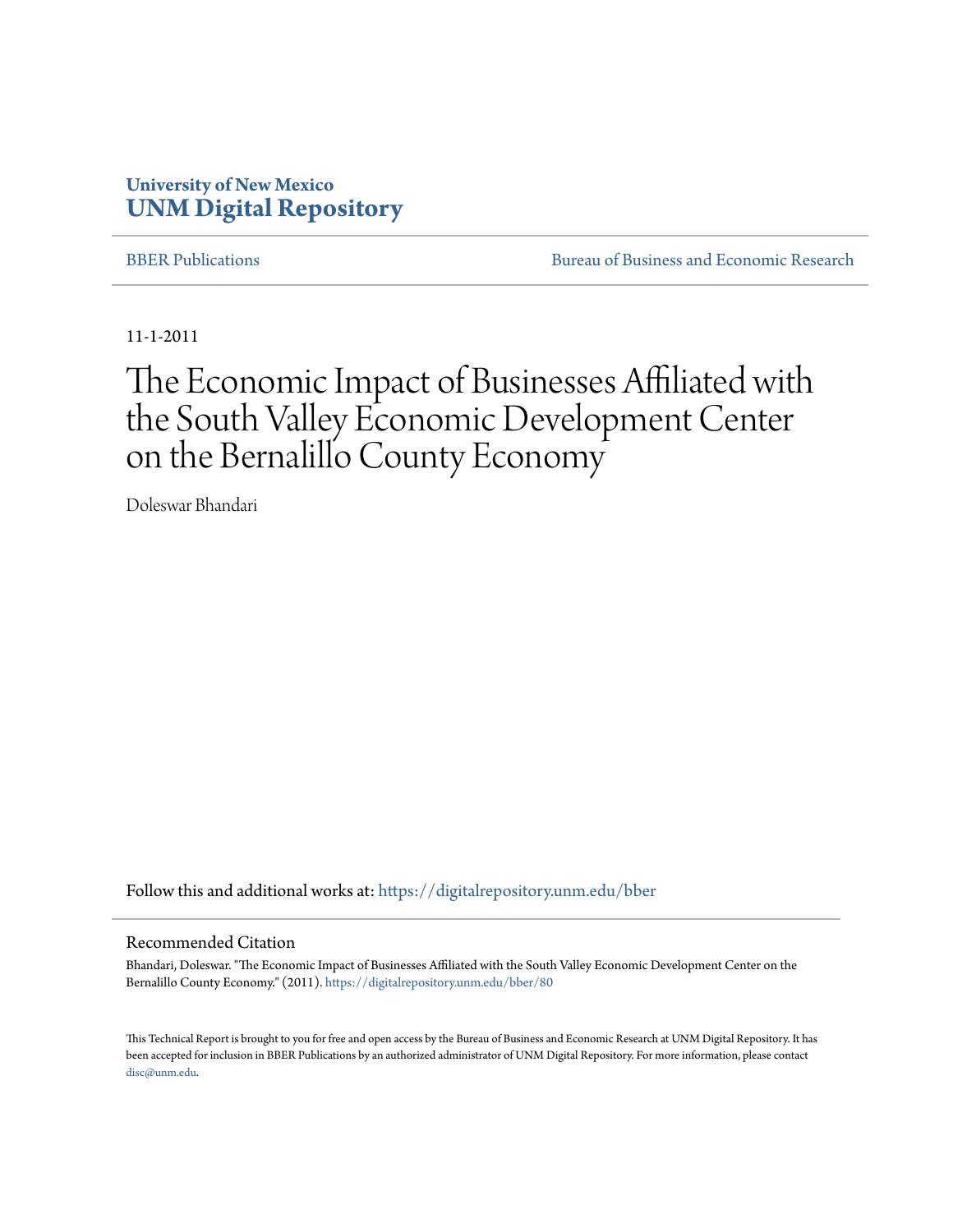

University of New Mexico Bureau of Business and Economic Research

# **The Economic Impact of Businesses Affiliated with the South Valley Economic Development Center on the Bernalillo County Economy**

November 2011

Doleswar Bhandari, PhD

UNIVERSITY OF NEW MEXICO BUREAU OF BUSINESS AND ECONOMIC RESEARCH 303 Girard Blvd. NE MSC06 3510 / Oñate Hall Albuquerque, NM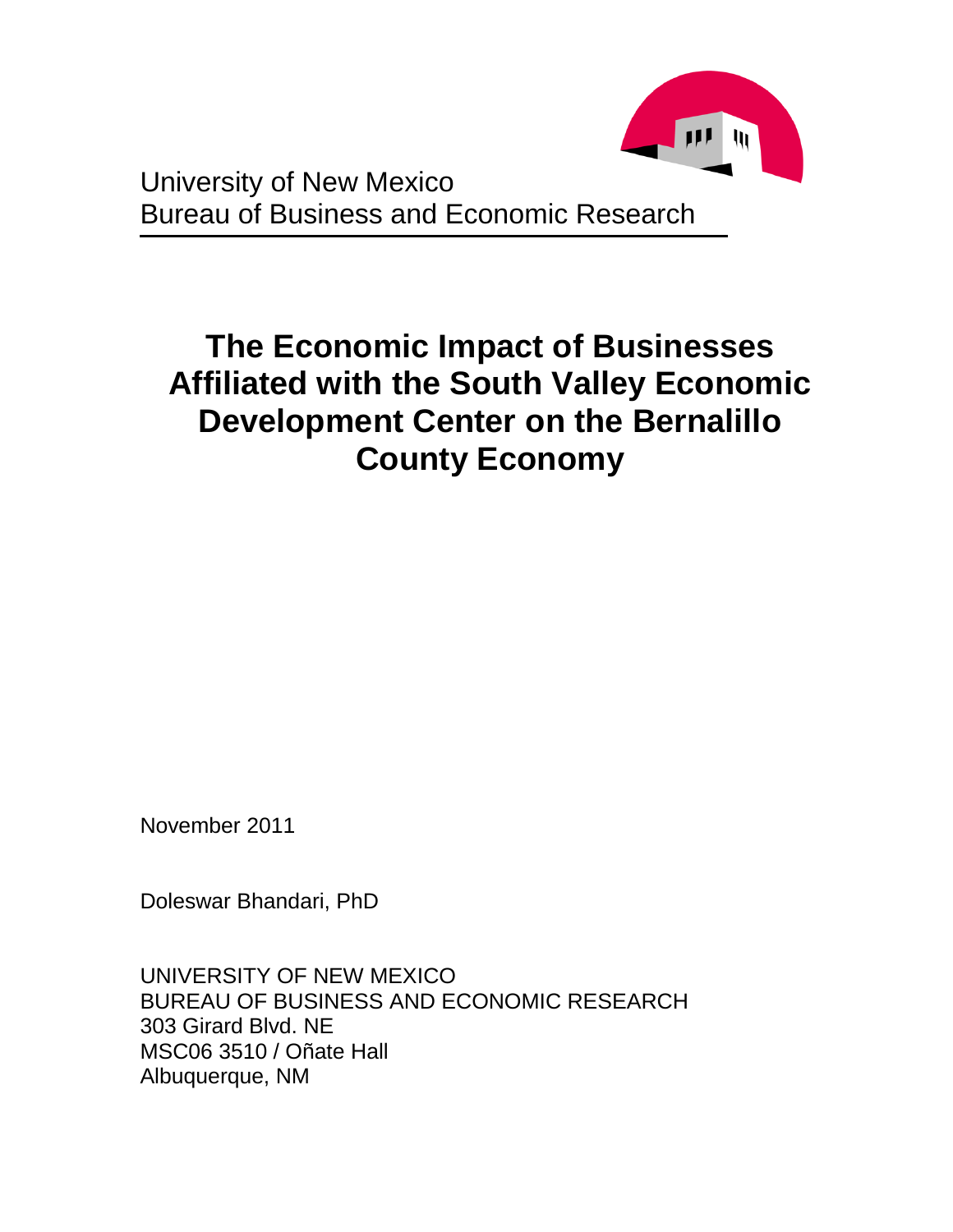# **Acknowledgements**

I would like to thank the Rio Grande Community Development Corporation (RGCDC) for providing funding to carry out this study. Mr. Tim Nisly, Chief Operating Officer at RGCDC, deserves a special thank you for his continuous support throughout this study. Thanks are also due to Mr. Tony Gallegos, Chief Executive Office at RGCDC, for his support and direction at the beginning of this study, and to Mr. Daniel Pavlakovich, for his support and assistance in collecting data from business owners.

As always, I appreciate the assistance provided by BBER staff and students. I would like to thank BBER staff member Jessica Bloom for her design and implementation of the survey in SurveyMonkey and for editing this report. Getting responses from entrepreneurs is always a challenging task and I would like to thank UNM-BBER student employee Mr. Glen McDermott for carrying-out the survey follow-up phone calls which resulted in a significantly improved response rate. Thanks to him for his dedicated work on this project. When Mr. McDermott was not available, UNM-BBER student employee Gillian Joyce filled the gap and took on the responsibility to make additional follow-up calls. Thanks to Gillian for this work and for being flexible. Thanks also to Dr. Lee Reynis, BBER Director, for providing support and oversight.

Doleswar Bhandari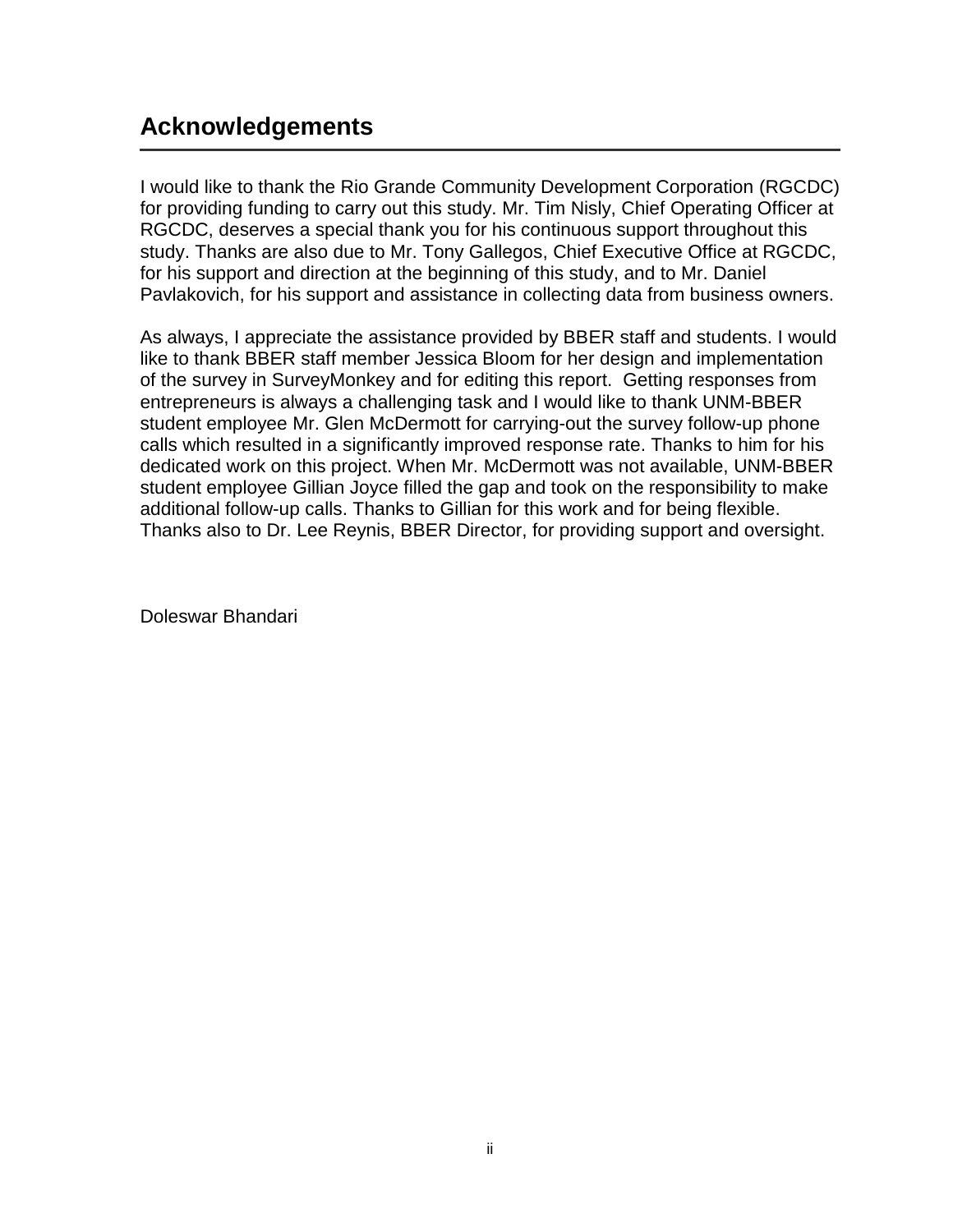# **Table of Contents**

| 3. |  |
|----|--|
|    |  |

# **Table of Tables**

| Table ES. 1 Summary of Economic Impacts of Businesses Affiliated with SVEDC iv   |  |
|----------------------------------------------------------------------------------|--|
|                                                                                  |  |
| Table 2.2 2010 Sales, Employment and Number of Businesses by NAICS Sector  3     |  |
|                                                                                  |  |
|                                                                                  |  |
| Table 2.6 Type of SVEDC Services used by SVEDC-Affiliated Businesses Owners. 6   |  |
| Table 3.1 Total Economic Impact of SVEDC-Affiliated Businesses on Bernalillo     |  |
| Table 3.2 Economic Impacts of Capital Expenditure Activities by SVEDC-Affiliated |  |
| Table 3.3 Total Annual Economic Impacts by Industry from SVEDC-Affiliated        |  |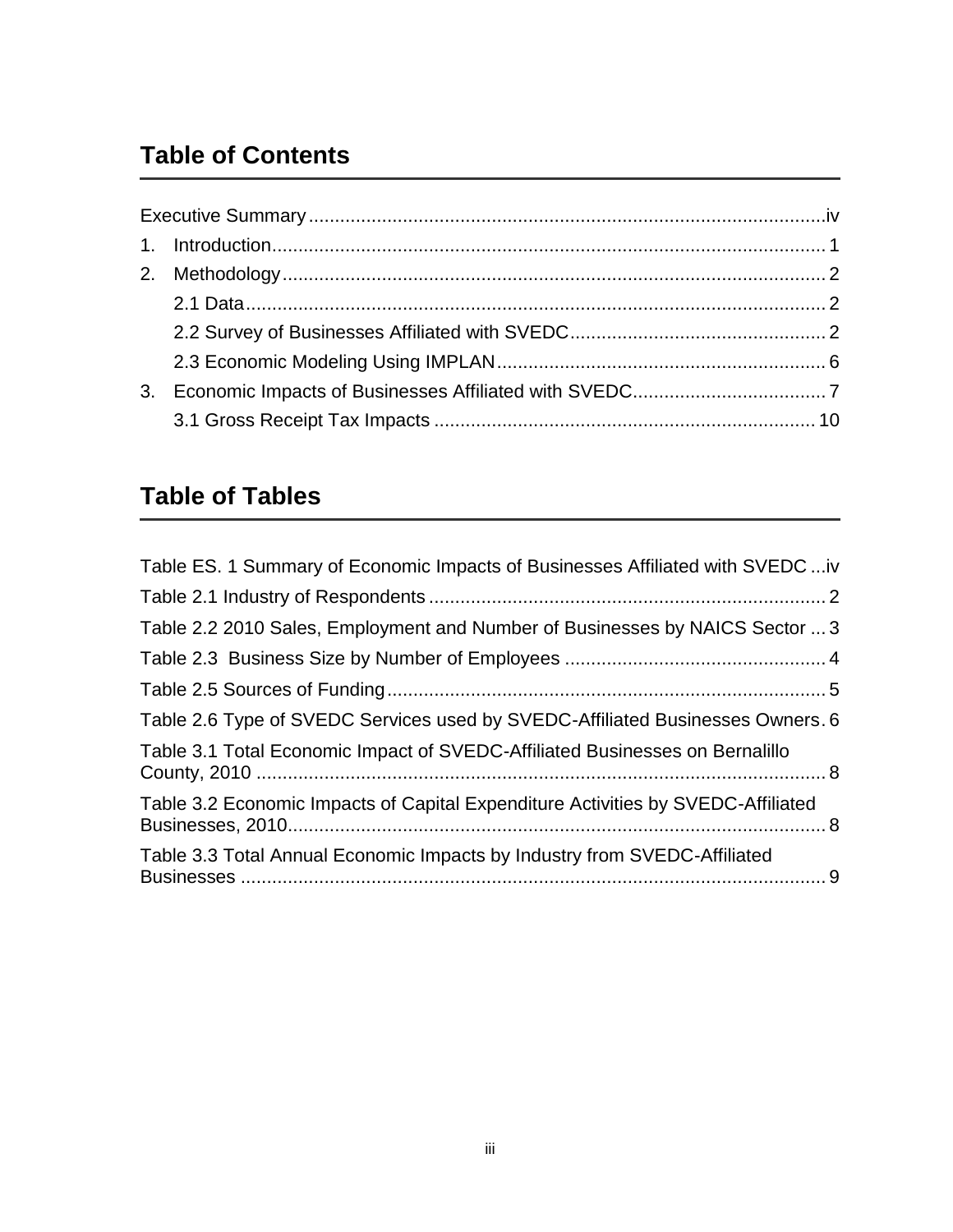#### <span id="page-4-0"></span>**Executive Summary**

SVEDC current tenants or service recipients: 77 SVEDC graduates: 32 Total beneficiaries: 109

Total business employment impact: 298 jobs Total wages and salary impact: \$3.93 million Total business activity impact: \$8.97 million

The University of New Mexico's Bureau of Business and Economic Research (BBER) was commissioned by the Rio Grande Community Development Corporation (RGCDC) to estimate the economic impact of businesses affiliated with the South Valley Economic Development Center (SVEDC) on the Bernalillo County economy for Calendar Year 2010. SVEDC-affiliated businesses are defined as businesses that are currently using or have formerly used SVEDC resources.

In 2010, SVEDC-affiliated businesses directly generated \$5.5 million in business activity, 267 jobs and \$2.8 million in salaries and benefits in Bernalillo County, New Mexico. The *total* economic impact of the \$5.5 million in 2010 business activity in Bernalillo County is estimated to be \$8.97 million in business activity, 298 jobs and \$3.93 million in labor income (Table ES.1).

| Impact Type       | Employment <sup>1</sup> | Labor $lncome2$ | Business Activity <sup>3</sup> |
|-------------------|-------------------------|-----------------|--------------------------------|
| <b>Direct</b>     | 267                     | \$2,783,390     | \$5,496,764                    |
| <b>Indirect</b>   | 12                      | \$487,792       | \$1,447,297                    |
| Induced           | 18                      | \$660,047       | \$2,023,867                    |
| Total             | 298                     | \$3,931,229     | \$8,967,928                    |
| <b>Multiplier</b> | 1.11                    | 1.41            | 1.63                           |

<span id="page-4-1"></span>Table ES. 1 Summary of Economic Impacts of Businesses Affiliated with SVEDC

 $1$ Employment = Full-time and part-time jobs directly and indirectly supported by SVEDCaffiliated businesses

 $2$ Labor Income = Total employee compensation including benefits

 $3B$ usiness Activity = Total sales or expenditures by SVEDC-affiliated businesses

Source: BBER Analysis using IMPLAN Version 3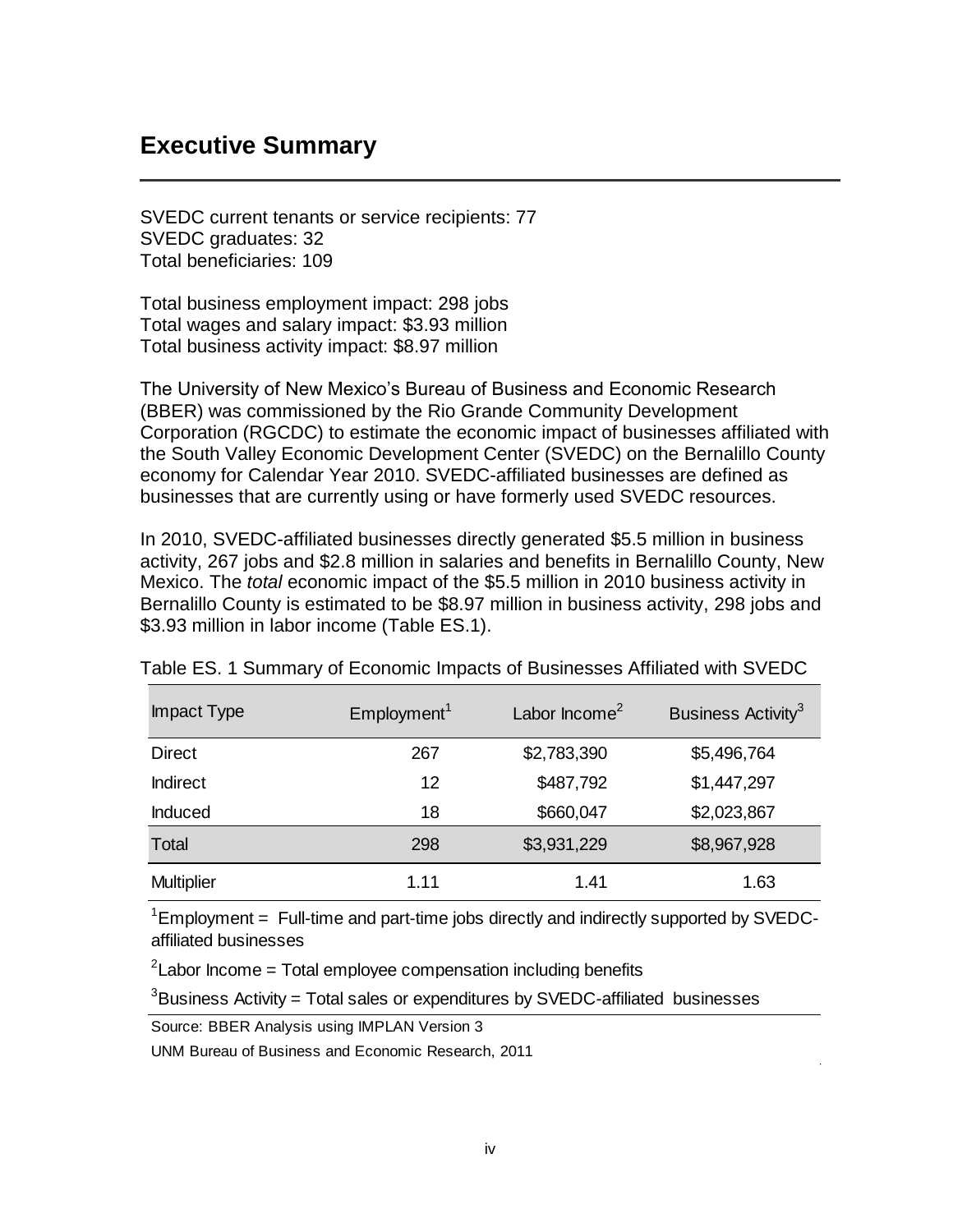The estimated business activity multiplier indicates that a total of \$1.60 was generated in the Bernalillo County economy for every \$1.00 (one dollar) that SVEDC-affiliated businesses spent in the County.

The IMPLAN Version 3.0 economic impact model was used to estimate the indirect and induced impacts of SVEDC-affiliated businesses. Data were obtained from SVEDC-affiliated business owners (using a survey), from SVEDC, and by using IMPLAN model software.

There are two limitations to this study. First, BBER estimated revenues and employment for SVEDC-affiliated businesses who did not respond to our survey. As a result, this might cause some margin of error in the impact numbers estimation. Second, BBER assumed that all businesses are either import-substitution-type or export-type industries so that all the impacts are considered net impacts (created by out-of-region funds circulated within the Bernalillo County economy).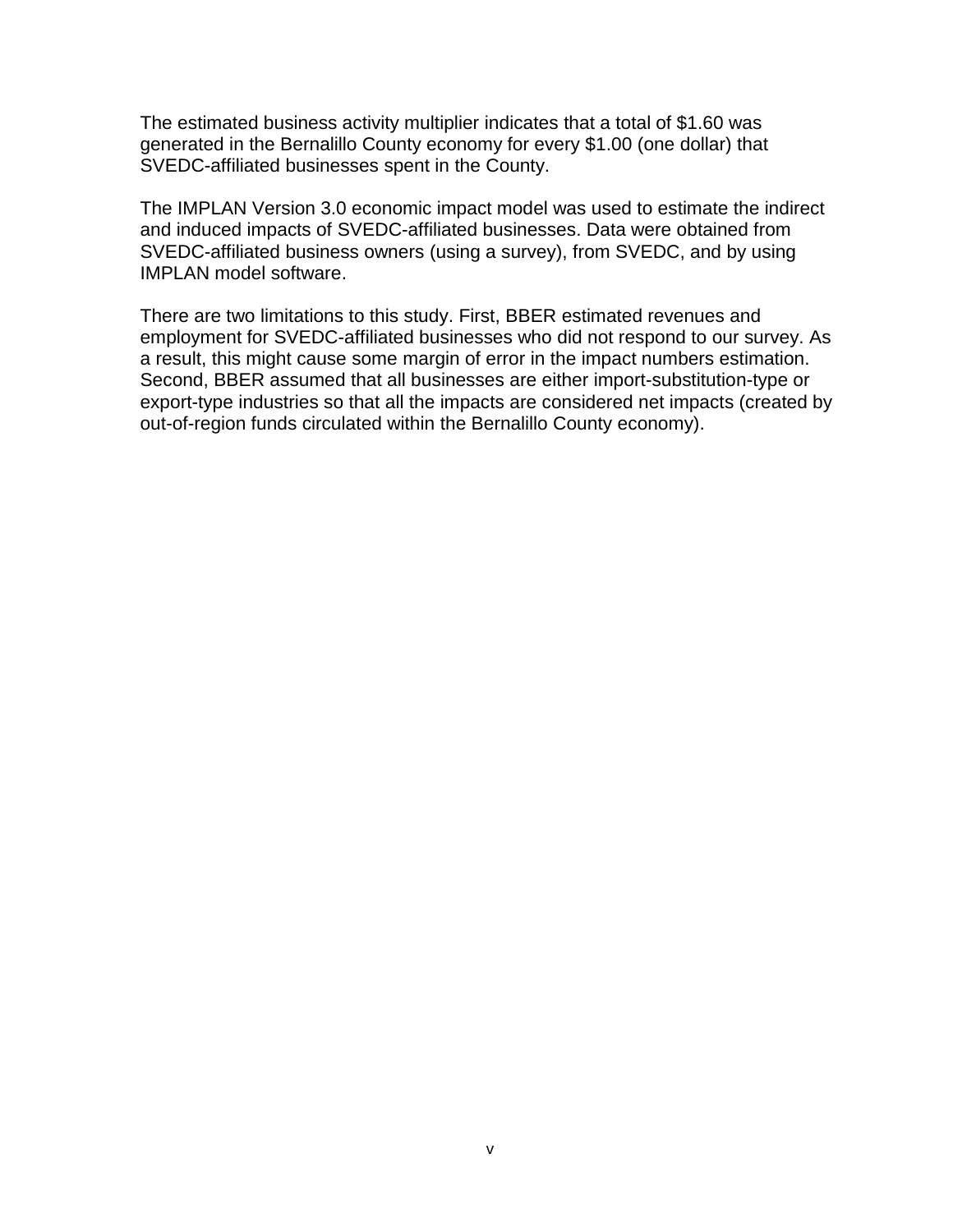## <span id="page-6-0"></span>**1. Introduction**

The University of New Mexico's Bureau of Business and Economic Research (BBER) was commissioned by the Rio Grande Community Development Corporation to estimate the economic impacts of SVEDC-affiliated businesses on Bernalillo County for Calendar Year 2010. SVEDC-affiliated businesses are defined as businesses that are currently or have formerly used SVEDC resources. This report contains the results of the study and outlines the data and methods used to arrive at these results.

The SVEDC was founded in 2004 as a collaboration between Bernalillo County and the Rio Grande Community Development Corporation (RGCDC). The Mission of the SVEDC is to provide facilities, resources, and training to support the development of new and expanding small businesses that will create jobs and foster economic revitalization of the South Valley community, while preserving the heritage and culture of the community. The SVEDC is a business incubator, an organization that helps entrepreneurial businesses develop and succeed. After using an incubator's services, a business operating on its own is known as an 'incubator graduate'.

The SVEDC business incubator is currently supporting 55 tenants plus an additional 22 business owners. These businesses can utilize more than 15 types of services from the SVEDC including fully-equipped office and commercial kitchen space at the 15,000 square foot Center. SVEDC also provides networking opportunities with other businesses, help obtaining business licenses, assistance connecting to buyers and suppliers, business startup consulting, marketing help, bookkeeping assistance, and secretarial services.

Out of 109 beneficiaries, approximately 32 business owners are 'incubator graduates' meaning they are now successfully operating their business on their own, without SVEDC support. Businesses affiliated with an incubator are significant contributors to the local economy in terms of operations and capital investment. Their impact numbers may not be as impressive as that of larger, mature businesses but their role as a catalyst for business and job creation cannot be underestimated.

This study examines how SVEDC-supported business activities and employment stimulate the economy to support a greater level of economic activity. The economic impacts documented in this report show how these businesses support direct spending on wages and salaries and on local goods and services, and how this local spending supports additional economic activity in the Bernalillo County.

The rest of the report is organized as follows. Chapter 2 discusses methodology, data sources and BBER's modeling of economic impacts using IMPLAN Version 3. Chapter 3 presents the economic impact analysis of SVEDC-supported business on Bernalillo County.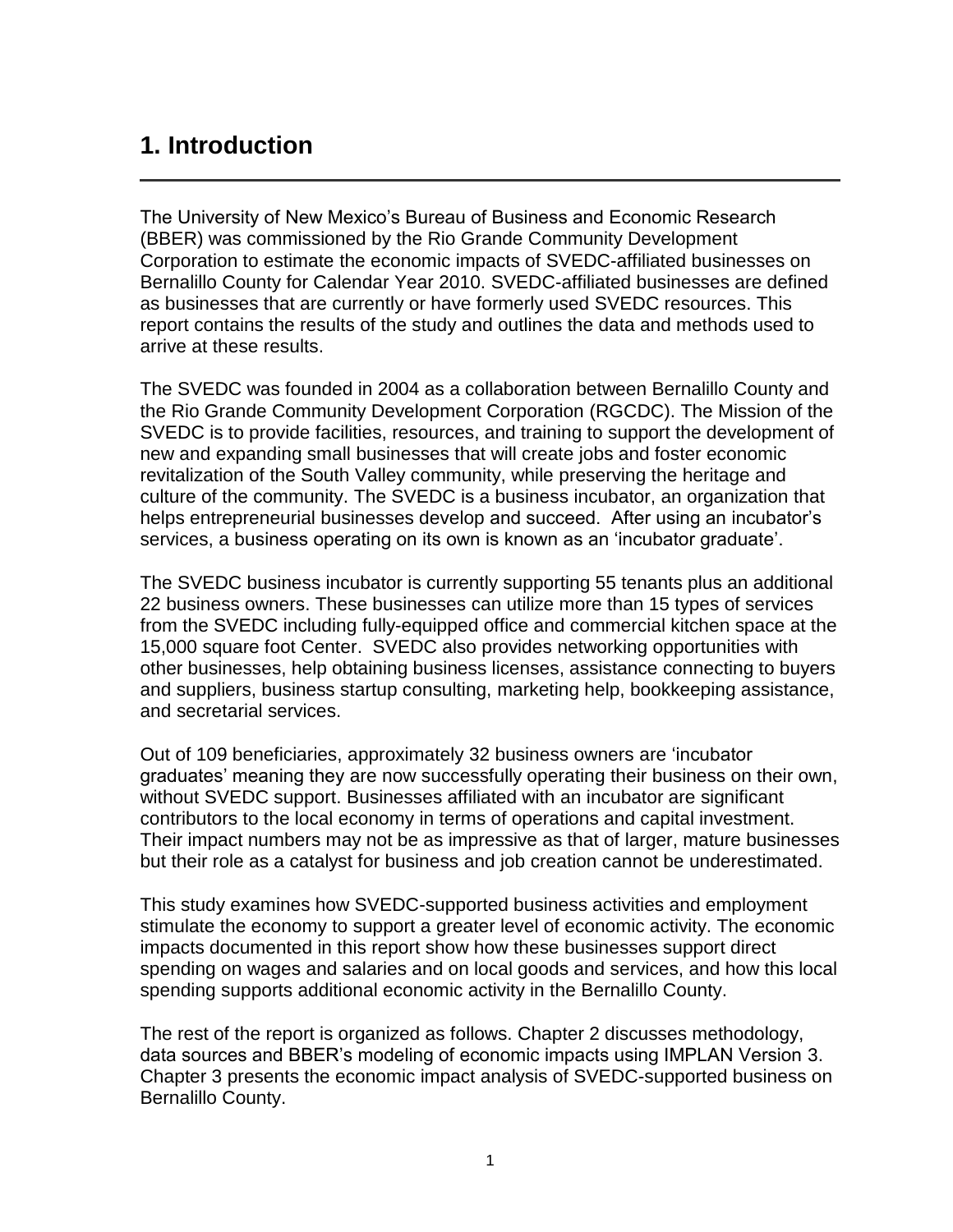## <span id="page-7-0"></span>**2. Methodology**

#### <span id="page-7-1"></span>*2.1 Data*

Integral to the success of this study was the collection of primary data from business owners on their employment and sales. To collect these data from individual business owners, BBER designed and carried out an internet-based survey.

### <span id="page-7-2"></span>*2.2 Survey of Businesses Affiliated with SVEDC*

BBER put significant effort into obtaining survey responses from SVEDC-affiliated businesses. The respondents who could not be reached by email were contacted by phone. Out of 109 business owners provided to BBER by SVEDC, 45 responded to the survey resulting in an initial gross response rate of 41%. While carrying out the survey, however, BBER identified 26 businesses owners who were out-of-business or who could not be reached or notified about the survey. This decreased the total number of businesses that could respond from 109 to 83. With 45 responses out of 83 possible, the net response rate to BBER's survey was 54%.

[Table 2.1](#page-7-3) is an analysis, by industry, on the distribution of businesses who responded to the survey compared to the industry distribution of all SVEDC-affiliated businesses. Overall, the industry representation of survey respondents was reasonably close to the industry distribution of all SVEDC-affiliated businesses. Manufacturing businesses are very closely represented (44% versus 43%). Food service businesses are under-represented (22% versus 29%). Industries overrepresented include agriculture, wholesale, retail trade (2% versus 1%), administrative and support (4% versus 3%).

| <b>Industry</b>                              | <b>Survey Respondents</b> |         | All SVEDC-Affiliated Businesses |         |
|----------------------------------------------|---------------------------|---------|---------------------------------|---------|
|                                              | <b>Number</b>             | Percent | <b>Number</b>                   | Percent |
| Agriculture                                  |                           | 2       |                                 |         |
| Construction                                 |                           |         |                                 |         |
| Manufacturing                                | 20                        | 44      | 31                              | 43      |
| Wholesale                                    |                           | 2       |                                 |         |
| <b>Retail Trade</b>                          |                           | 2       |                                 |         |
| Finance and Insurance                        |                           |         |                                 |         |
| <b>Real Estate</b>                           |                           |         |                                 |         |
| Professional, Scientific and Technical Serve |                           |         | 5                               |         |
| Administrative and Support                   |                           | 4       |                                 |         |
| Healthcare                                   |                           |         |                                 |         |
| <b>Food Services</b>                         | 10                        | 22      | 21                              | 29      |
| Other services                               |                           | 2       |                                 |         |
| Unidentified                                 |                           | 16      | 5                               |         |
| Total                                        | 45                        | 100     | 72                              | 100     |

<span id="page-7-3"></span>

| Table 2.1 Industry of Respondents |  |  |
|-----------------------------------|--|--|

Source: BBER Survey and SVEDC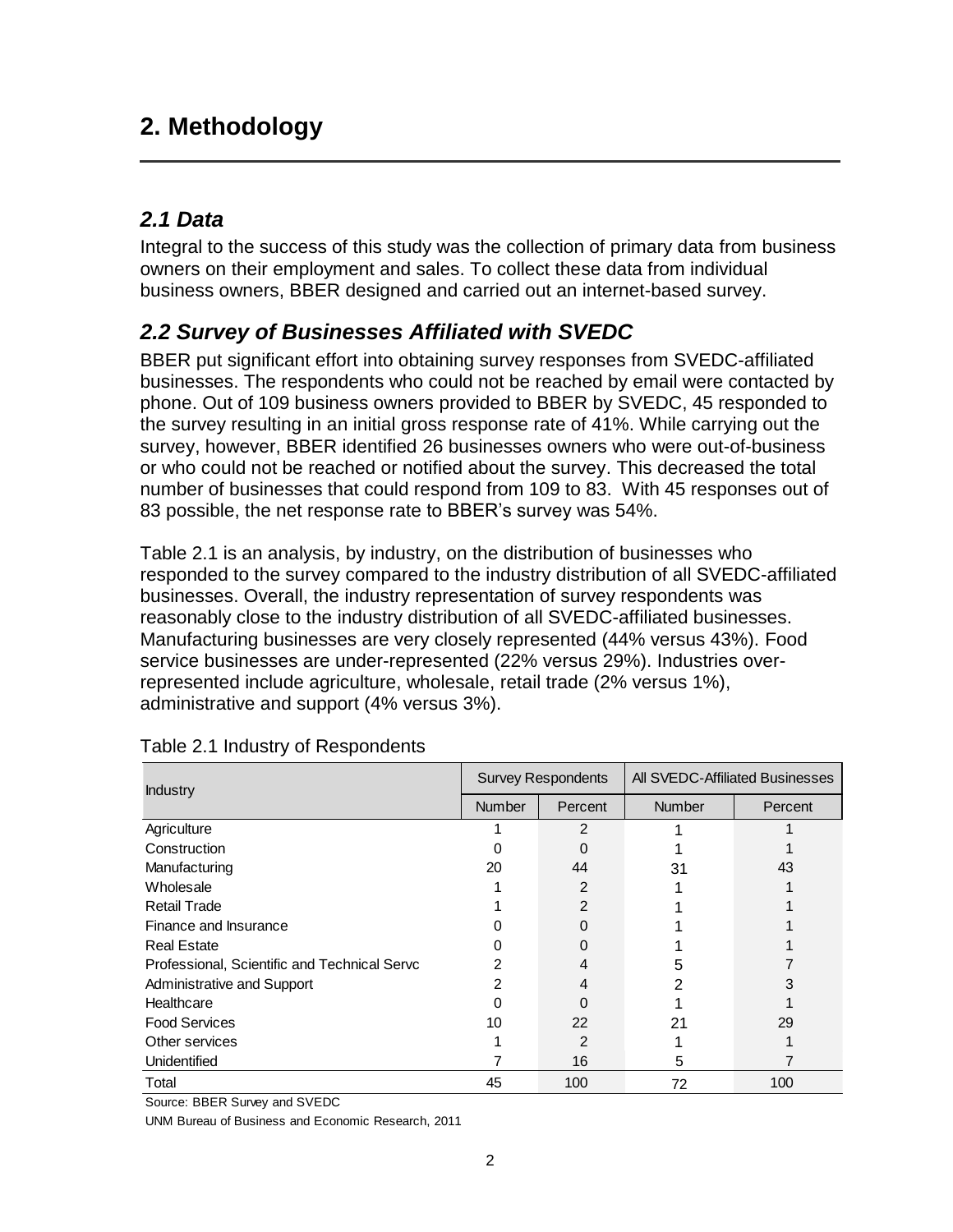Employment, expenditures, and sales data for those businesses who could not be contacted or who chose to not participate in the survey were estimated based on the survey response average for each type of business and SVEDC-provided employment data. In many survey responses, sales revenue for 2010 was not provided. To estimate sales revenue in these cases, BBER used the average sales from survey responses for each industry and used this number to estimate sales per employment for those businesses that provided employment numbers and industry codes but not sales. Sales estimates were further verified with SVEDC personnel who had some knowledge of these businesses.

In this analysis, we included data for businesses that were established in 2010 or before. [Table 2.2](#page-8-0) shows the number of businesses by type of activity and two-digit NAICS sector. Most businesses (70%) are involved in food-related activities: Nearly 40% of the businesses are involved in food product manufacturing and more than 30% are in either catering services or food vending.

| <b>NAICS</b> | Sector/Activity                              | No. of<br><b>Businesses</b> | No. of<br>Employment | <b>Sales</b> |
|--------------|----------------------------------------------|-----------------------------|----------------------|--------------|
| 31           | <b>Food Product Manufacturing</b>            | 25                          | 48                   | \$603,883    |
| 72           | Catering Services and Food Vending           | 20                          | 76                   | \$1,160,327  |
| 54           | Professional, Scientific and Technical Svcs. | 5                           | 9                    | \$155,970    |
| 56           | Administrative and Support                   | $\overline{2}$              | 84                   | \$1,675,000  |
| 42           | Food Brokerage                               |                             | $\overline{2}$       | \$23,000     |
| 23           | Construction                                 |                             |                      | \$18,896     |
| 11           | Mushroom Farm                                |                             |                      | \$18,000     |
| 52           | <b>Financial Services</b>                    |                             | 4                    | \$60,776     |
| 53           | <b>Real Estate</b>                           |                             |                      | \$15,194     |
| 81           | <b>Fund Raising Service</b>                  |                             | 3                    | \$5,000      |
| 62           | <b>Hospice Care</b>                          |                             | 34                   | \$1,750,000  |
|              | Unidentified                                 | 5                           | 0                    | \$0          |
|              | Total                                        | 64                          | 262                  | \$5,486,046  |

<span id="page-8-0"></span>Table 2.2 2010 Sales, Employment and Number of Businesses by NAICS Sector

Source: BBER Survey and SVEDC

UNM Bureau of Business and Economic Research, 2011

There were 64 SVEDC-affiliated businesses operating in 2010 with 262 in total employment and \$5.49 million in sales. Nearly 60% of the businesses employed one or fewer employees in 2010 since many of these jobs are part-time in nature (Table 2.3). Forty-two percent of these businesses accounted for 90% of jobs whereas 62% of the sales are accounted for by only three businesses. As a result, the economic impacts are disproportionately captured by a few businesses that are relatively large.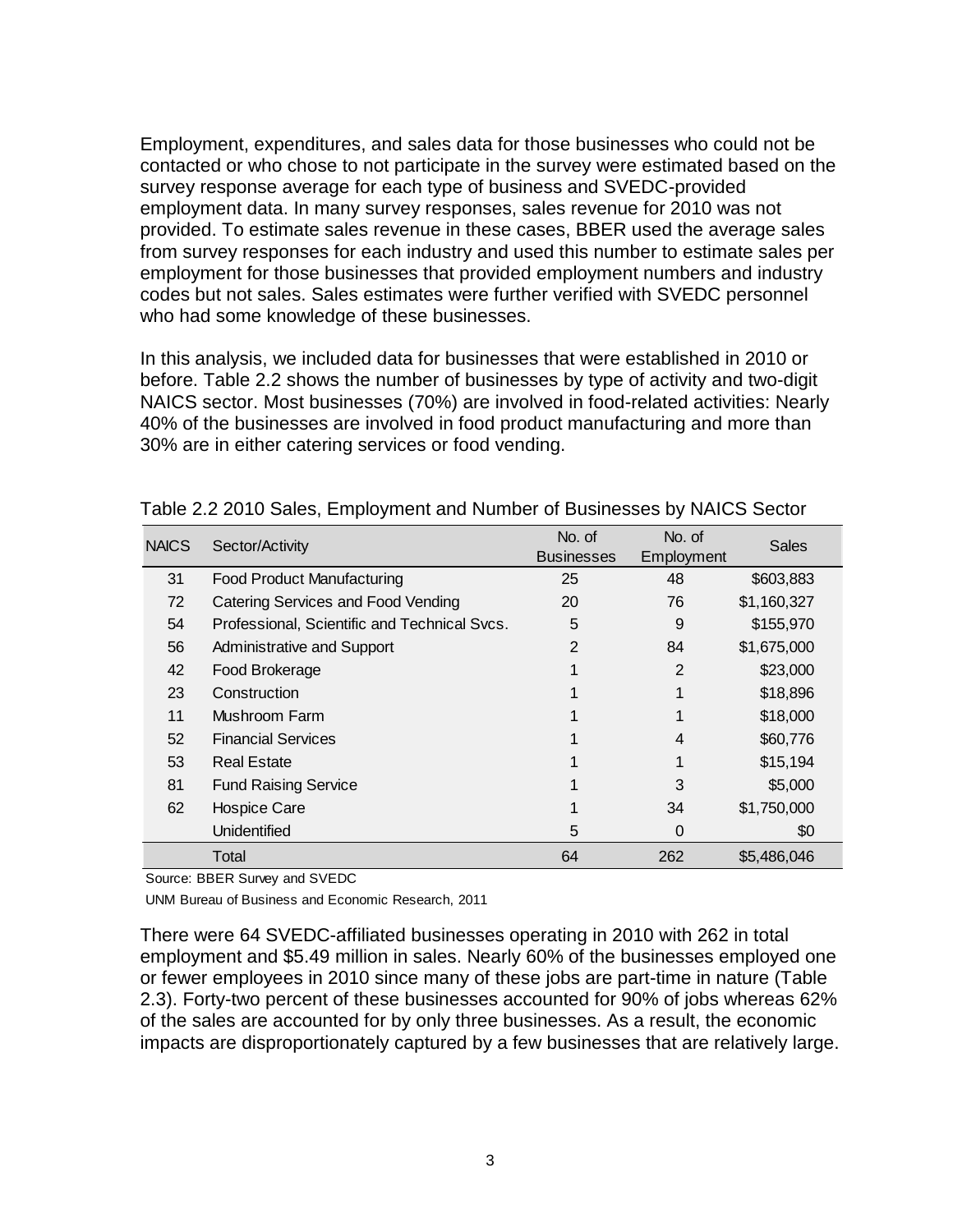| No. of Employees | No. of Businesses | <b>Total Employment</b> |
|------------------|-------------------|-------------------------|
| 0                | 10                | 0                       |
| 0.5              | 4                 | $\overline{2}$          |
| 1                | 25                | 25                      |
| $\overline{2}$   | 9                 | 18                      |
| 3                | $\overline{2}$    | 6                       |
| 4                | $\overline{2}$    | 8                       |
| 5                | $\overline{4}$    | 20                      |
| 6                | 1                 | 6                       |
| 8                | $\overline{2}$    | 16                      |
| 16               | 1                 | 16                      |
| 24               | 1                 | 24                      |
| 27               | 1                 | 27                      |
| 34               | 1                 | 34                      |
| 60               | 1                 | 60                      |
| Total            | 64                | 262                     |

<span id="page-9-0"></span>Table 2.3 Business Size by Number of Employees

Source: BBER Survey and SVEDC

UNM Bureau of Business and Economic Research, 2011

BBER asked business owners about how much was spent constructing or remodeling their place of business in the last five years. Only 14 business owners responded to the question. According to these responses, a total of \$1.6 million was spent in construction work over the last four years [\(Table](#page-9-1) 2.4). Expenditures made during 2006 were negligible or lacked responses. The most complete construction data BBER collected was for 2007 through 2010. The average amount spent annually on construction was \$405,760 a year from 2007 to through 2010. BBER did not venture to estimate additional construction expenditures because construction expenditures are very erratic and many of these businesses are operating on a very small scale. As a result, capital expenditures only account for 7% of the total impact in terms of expenditures.

When asked about how much was spent equipping their business in the last four years, 31 respondents responded to this question. The average annual expenditure in equipment was \$118,000 [\(Table](#page-9-1) 2.4).

| Expenditure Type/Year        | 2010      | 2009        | 2008    | 2007                | Annual<br>Average |
|------------------------------|-----------|-------------|---------|---------------------|-------------------|
| Capital Outlay (N=14)        | \$97,500  | \$1,517,915 | \$6,468 |                     | \$1,155 \$405,760 |
| Purchase of Equipment (N=31) | \$174,037 | \$83,271    |         | \$110,266 \$105,497 | \$118,268         |
| Source: BBER Survey          |           |             |         |                     |                   |

<span id="page-9-1"></span>Table 2.4 Capital Outlay and Expenditures on Equipment by Year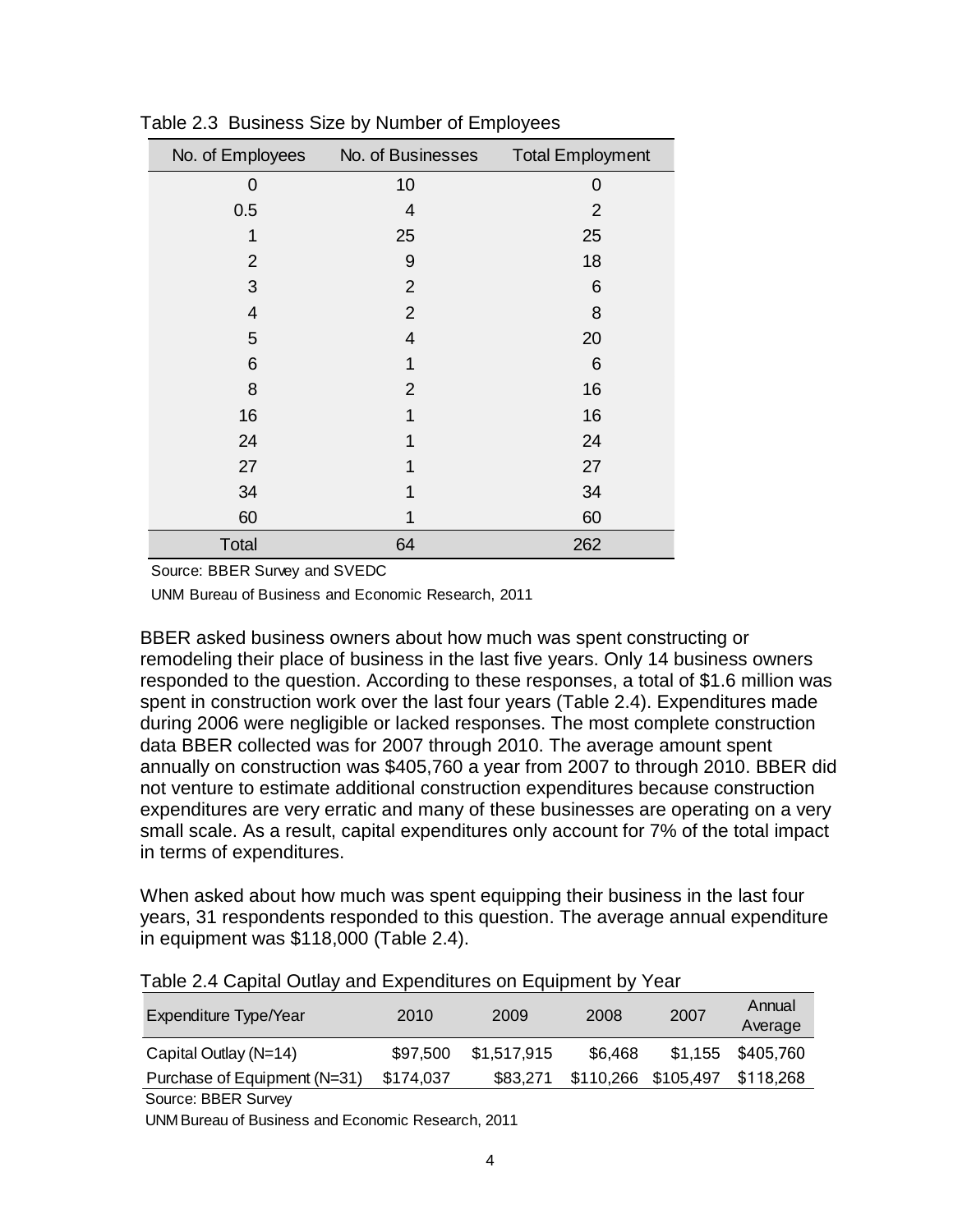Sources of funding are critically important for businesses in the start-up or expansion phase. When asked what the sources of funding were for their business, 34 respondents provided information (Table 2.5). Personal savings appeared to be the major source of funding followed by borrowing from friends and relatives. However, in terms of amount, businesses funded from personal savings was the highest (i.e. \$414,000) followed by other sources (\$377,000), and borrowed from bank and micro-lender (\$135,000).

| Sources of Fund                        | No. of<br><b>Respondents</b> | Percent | Amount (\$) | Percent |
|----------------------------------------|------------------------------|---------|-------------|---------|
| Personal savings                       | 21                           | 62      | \$414,000   | 41      |
| Friends and relatives                  | 5                            | 15      | \$87,000    | 9       |
| Borrowed from bank and<br>micro-lender | 3                            | 9       | \$135,000   | 13      |
| Venture capital                        | 1                            | 3       | \$1,000     | 0       |
| Other sources                          | 4                            | 12      | \$377,000   | 37      |
| Total                                  | 34                           | 100     | \$1,014,000 | 100     |

<span id="page-10-0"></span>Table 2.5 Sources of Funding

Source: BBER Survey

UNM Bureau of Business and Economic Research, 2011

As part of this survey, business owners affiliated with SVEDC were asked to indicate what kind of services they used from SVEDC. Forty respondents responded to this question (Table 2.6). The survey gave them an opportunity to choose more than one type of service that is offered by the SVEDC. The most commonly used services are networking with other business owners (n=25); use of internet and utility services (n=22); help getting insurance, permits and licenses (n=19); business startup consulting (n=16); marketing help (n=15); connections to buyers (n=14); kitchen  $(n=14)$ ; and connection to suppliers  $(n=13)$ .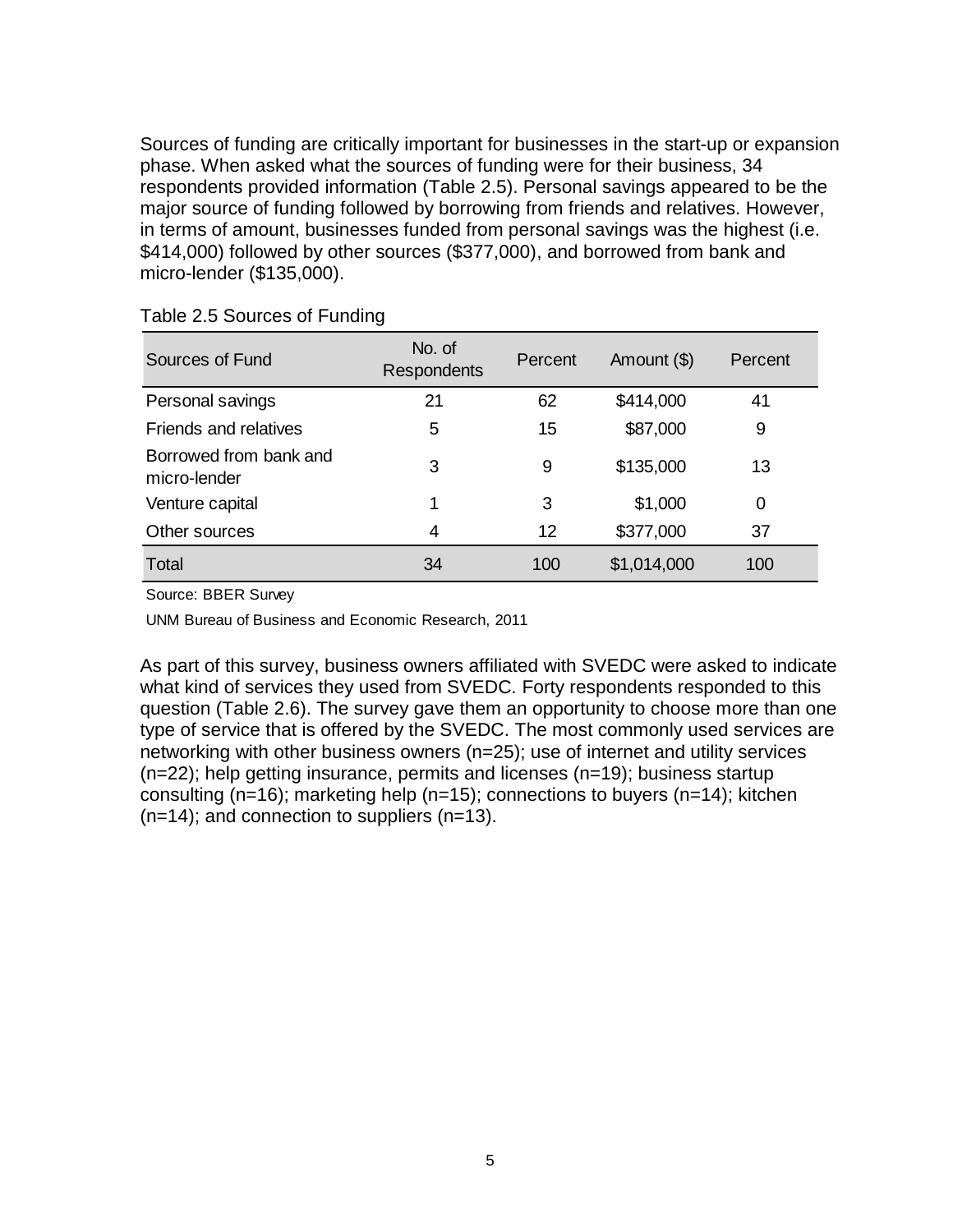| Types of services                            | No. of<br>respondents |
|----------------------------------------------|-----------------------|
| Networking with other business owners        | 25                    |
| Help getting insurance, permits and licenses | 19                    |
| Business startup consulting                  | 16                    |
| Marketing help                               | 15                    |
| Connections to buyers                        | 14                    |
| Ketchen                                      | 14                    |
| Connections to suppliers                     | 13                    |
| High speed Internet access                   | 12                    |
| <b>Utilities</b>                             | 10                    |
| Receptionist services                        | 10                    |
| Office equipment                             | 8                     |
| Product development                          | 7                     |
| Phone services                               | 7                     |
| Conference room                              | 7                     |
| Training opportunities                       | 5                     |
| Others                                       | 4                     |
| Source: BBER Survev                          |                       |

#### <span id="page-11-1"></span>Table 2.6 Type of SVEDC Services used by SVEDC-Affiliated Businesses Owners

UNM Bureau of Business and Economic Research, 2011

#### <span id="page-11-0"></span>*2.3 Economic Modeling Using IMPLAN*

The IMPLAN Version 3.0 economic impact model was used to measure the direct, indirect and induced impacts of businesses affiliated with SVEDC on the Bernalillo County economy.

The IMPLAN Model databases draw from a variety of data sources to develop an input-output table appropriate for an individual state or other geographic unit and can be used in estimating the total economic impacts of economic activity. **Direct impacts** come from business operations and capital expenditures. Indirect impacts are a result of spending by suppliers of these businesses. This spending creates a demand for the goods and services of local companies, which must then subsequently purchase their own goods and services to produce their product. The sum totals of these iterative purchases are termed **indirect impacts**. **Induced impacts** result when the employees supported by businesses affiliated with SVEDC spend their earnings on items such as housing, food, clothing, or childcare. This spending induces additional employment in many sectors of the economy, such as jobs at the local grocery store. Indirect and induced impacts are estimated using economic impact models, such as IMPLAN.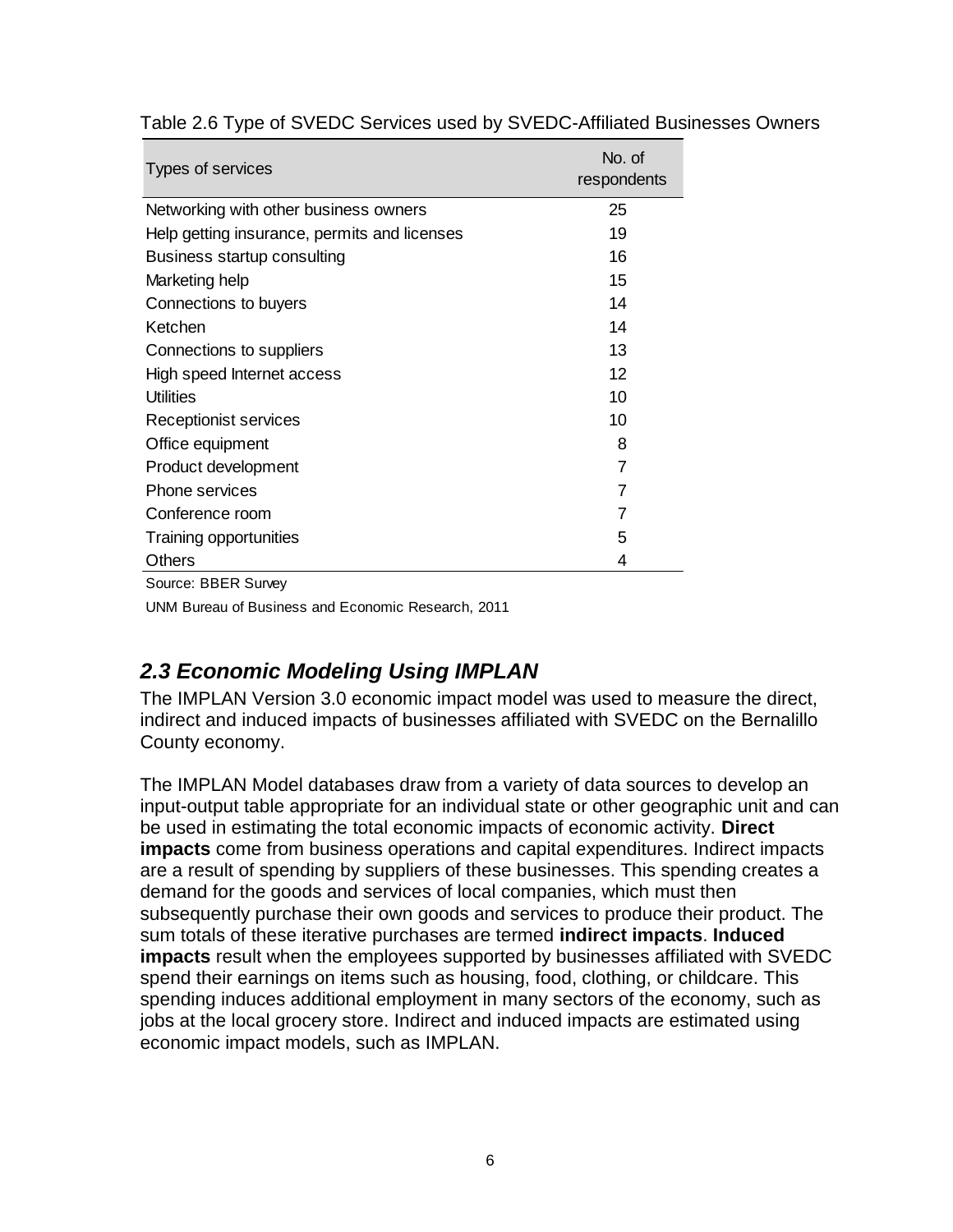### <span id="page-12-0"></span>**3. Economic Impacts of Businesses Affiliated with SVEDC**

In 2010, SVEDC-affiliated businesses directly and indirectly generated economic activity totaling \$8.97 million with 298 jobs and \$3.9 million in labor income [\(Table](#page-13-0)  [3.1\)](#page-13-0). Sales, income, employment, and capital investments are direct economic impacts of these businesses. Direct impacts generate additional impacts as these businesses purchase goods and services from their suppliers (indirect impacts) and their employees spend their wage income to purchase goods and services (induced impacts). These 2010 numbers include both businesses affiliated with SVEDC that are currently using SVEDC services and businesses that previously used SVEDC services and are now operating on their own within Bernalillo County.

The 267 direct jobs with SVEDC-affiliated businesses stimulated a total of 298 jobs in the county economy in 2010. The estimated employment multiplier is 1.1 which means that every one job results in the addition of 0.1 jobs in the economy. This is less than industry averages because most of these jobs are part-time in nature.

The nearly \$2.8 million in estimated salary and wages that these businesses paid to their employees in 2010 resulted in an estimated \$3.9 million in total income in Bernalillo County. The estimated income multiplier is 1.4 which means that every one dollar increase in wage and salary income generates an additional \$0.40 dollars of income in the county economy.

The \$5.5 million in output (i.e. business activity) that these businesses generated resulted in an estimated \$8.97 million in total business activity with a 1.6 economic multiplier. This indicates that every one dollar increase in business activity generates additional business activity of \$0.60 dollars.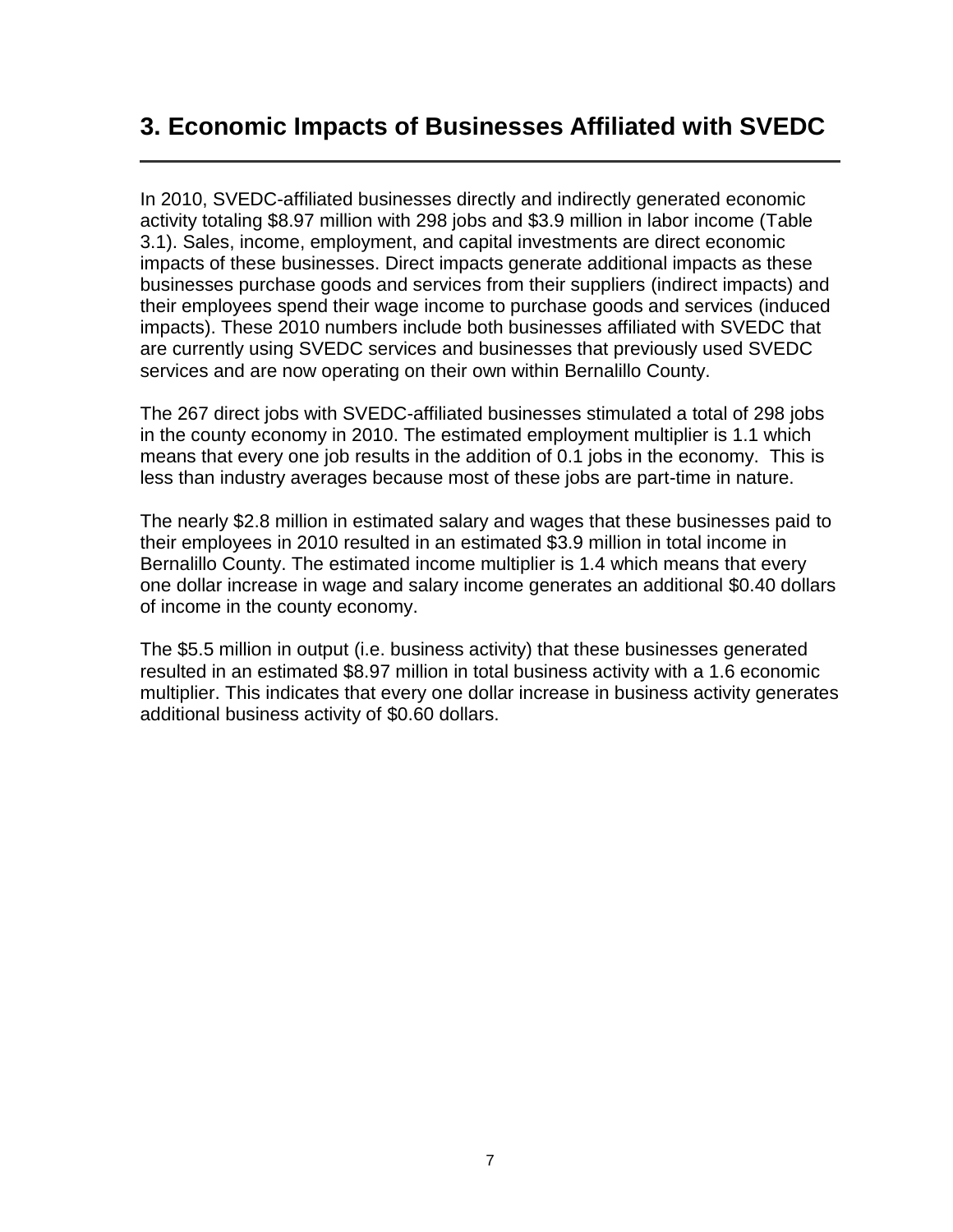| Impact Type       | Employment <sup>1</sup> | Labor Income <sup>2</sup> | Business Activity <sup>3</sup> |
|-------------------|-------------------------|---------------------------|--------------------------------|
| <b>Direct</b>     | 267                     | \$2,783,390               | \$5,496,764                    |
| <b>Indirect</b>   | 12                      | \$487,792                 | \$1,447,297                    |
| Induced           | 18                      | \$660,047                 | \$2,023,867                    |
| Total             | 298                     | \$3,931,229               | \$8,967,928                    |
| <b>Multiplier</b> | 1.11                    | 1.41                      | 1.63                           |

<span id="page-13-0"></span>Table 3.1 Total Economic Impact of SVEDC-Affiliated Businesses on Bernalillo County, 2010

 $1$ Employment = Full-time and part-time jobs directly and indirectly supported by SVEDCaffiliated businesses

 $2$ Labor Income = Total employee compensation including benefits

 $3B$ usiness Activity = Total sales or expenditures by SVEDC-affiliated businesses

Source: BBER Analysis using IMPLAN Version 3

UNM Bureau of Business and Economic Research, 2011

The total impact numbers include capital expenditures and purchases of equipment totaling \$524,028 incurred by these businesses in 2010 (Table 2.4). Capital expenditure impacts accounted for about 8% of the total business activity. BBER used the average capital expenditures of the last four years to minimize the uneven distribution of capital expenditures over time. Table 3.2 presents the economic impacts of capital expenditure activities by SVEDC-affiliated businesses in 2010.

<span id="page-13-1"></span>

| Table 3.2 Economic Impacts of Capital Expenditure Activities by SVEDC-Affiliated |  |
|----------------------------------------------------------------------------------|--|
| Businesses, 2010                                                                 |  |

| Impact Type       | Employment <sup>1</sup> | Labor Income <sup>2</sup> | Output $3$ |
|-------------------|-------------------------|---------------------------|------------|
| <b>Direct</b>     | 5                       | \$205,755                 | \$455,502  |
| <b>Indirect</b>   | 1                       | \$48,723                  | \$128,828  |
| Induced           | 1                       | \$52,497                  | \$161,132  |
| Total             |                         | \$306,975                 | \$745,462  |
| <b>Multiplier</b> | 1.52                    | 1.49                      | 1.64       |

 $1$ Employment = Full-time and part-time jobs directly and indirectly supported by SVEDCaffiliated businesses construction activities

 $2$ Labor Income = Total construction employee compensation including benefits

 $3$ Output = Total amount of construction expenditure made by these businesses

Source: BBER Analysis using IMPLAN Version 3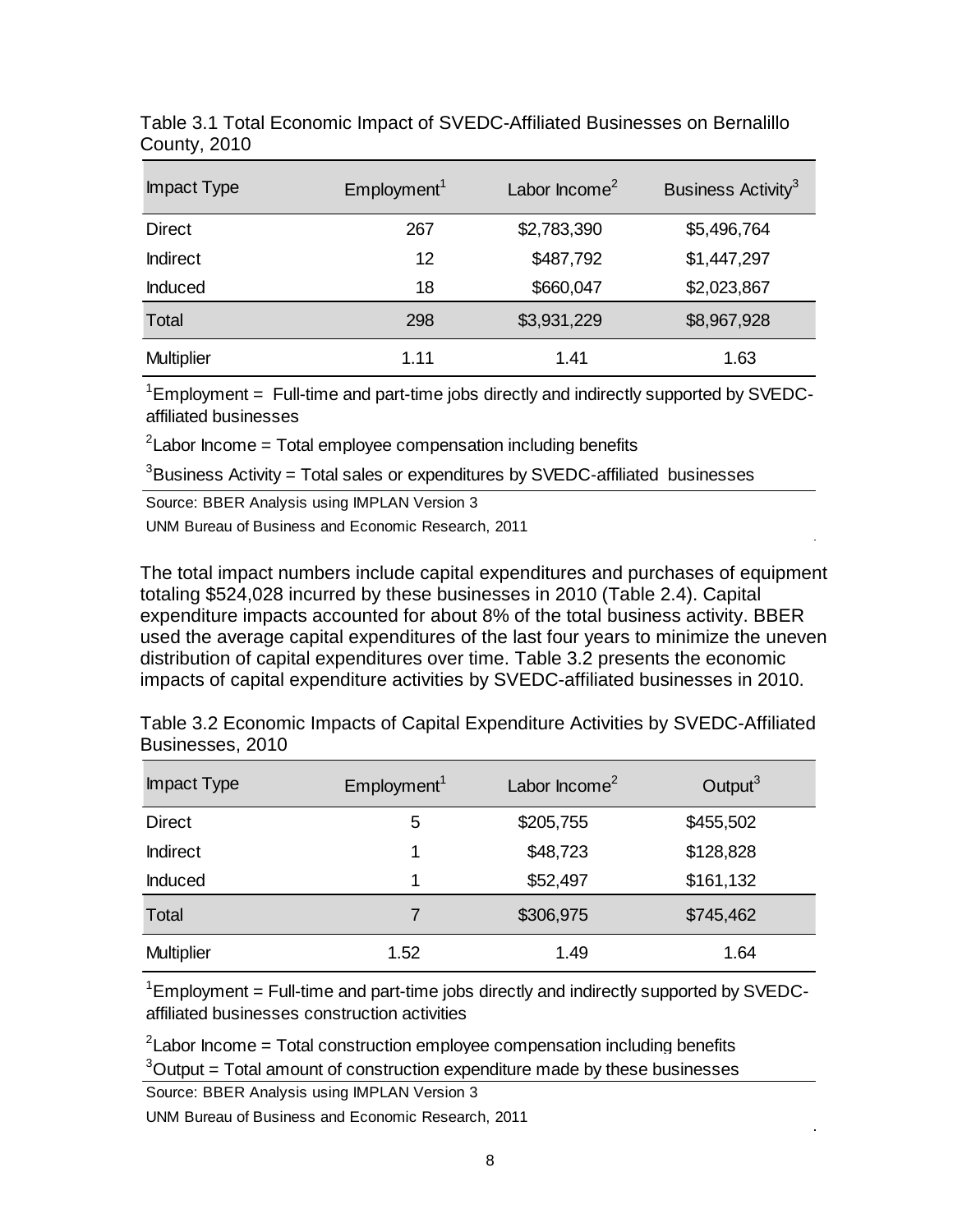[Table 3.3](#page-14-0) shows the annual economic impact from [Table 3.1](#page-13-0) broken out by industry. The impact is much broader than just the type of businesses affiliated with SVEDC. The impacts are spread across many industries because of indirect and induced impacts associated with these businesses. In terms of business activity, the largest impacts are in administrative & waste services (\$1.9 million), health and social services (\$1.7 million), accommodation and food services (\$1.4 million), and manufacturing (\$0.8 million). Among other industries, real estate & rental, retail trade, and finance & insurance industry have the next largest impacts.

| <b>Industry</b>                     | <b>Total Business</b><br><b>Activity Impact</b> | <b>Total Labor</b><br>Income Impact | Total<br>Employment<br>Impact |
|-------------------------------------|-------------------------------------------------|-------------------------------------|-------------------------------|
| Ag, Forestry, Fish & Hunting        | \$32,947                                        | \$7,622                             | 1.1                           |
| Mining                              | \$7,910                                         | \$2,207                             | 0                             |
| <b>Utilities</b>                    | \$42,734                                        | \$8,867                             | 0.1                           |
| Construction                        | \$447,617                                       | \$200,866                           | 4.3                           |
| Manufacturing                       | \$822,639                                       | \$75,706                            | 47.7                          |
| <b>Wholesale Trade</b>              | \$184,627                                       | \$69,869                            | 3.1                           |
| Retail trade                        | \$345,997                                       | \$142,915                           | 4.8                           |
| Transportation & Warehousing        | \$116,606                                       | \$43,388                            | 0.8                           |
| Information                         | \$185,283                                       | \$40,417                            | 0.8                           |
| Finance & insurance                 | \$356,061                                       | \$93,684                            | 5.4                           |
| Real estate & rental                | \$614,176                                       | \$80,294                            | 4.8                           |
| Professional-scientific & tech svcs | \$349,360                                       | \$180,876                           | 6.2                           |
| Management of companies             | \$148,715                                       | \$54,954                            | 0.7                           |
| Administrative & waste services     | \$1,879,674                                     | \$1,342,927                         | 97.5                          |
| <b>Educational svcs</b>             | \$26,763                                        | \$13,905                            | 0.5                           |
| Health & social services            | \$1,675,185                                     | \$962,723                           | 30                            |
| Arts- entertainment & recreation    | \$41,764                                        | \$14,034                            | 1.1                           |
| Accomodation & food services        | \$1,354,187                                     | \$435,956                           | 78.3                          |
| Other services                      | \$224,441                                       | \$99,937                            | 10.1                          |
| Government & non NAICs              | \$111,241                                       | \$60,083                            | 0.7                           |
| <b>Total</b>                        | \$8,967,927                                     | \$3,931,230                         | 298                           |

<span id="page-14-0"></span>Table 3.3 Total Annual Economic Impacts by Industry from SVEDC-Affiliated **Businesses** 

Source: BBER Analysis using IMPLAN Version 3